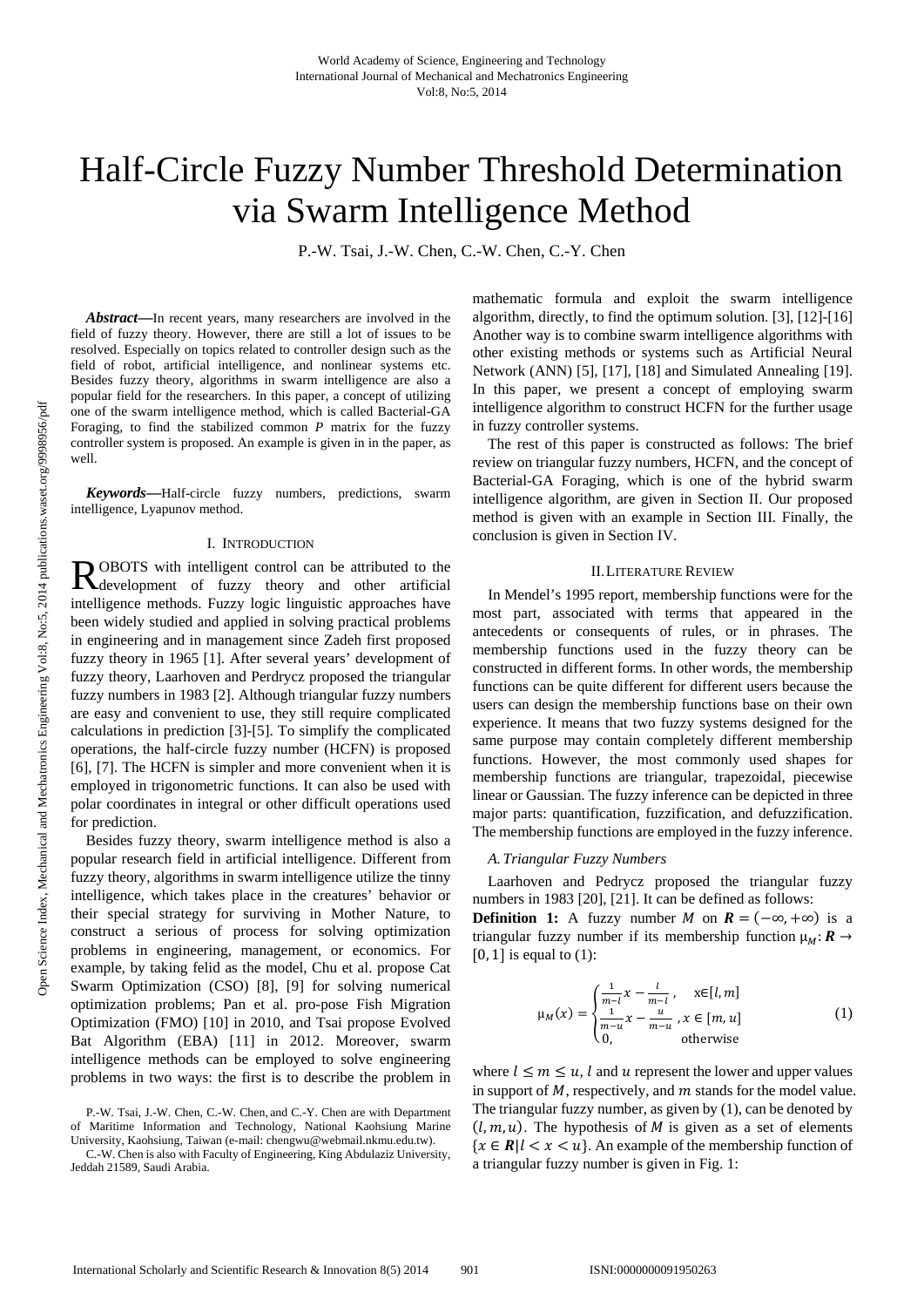

Fig. 1 Membership function of a triangular fuzzy number

### *B.Half-Circle Fuzzy Numbers*

A model of half-circle fuzzy numbers developed based on triangular fuzzy numbers is described as follows:

**Definition 2:** A fuzzy number  $H$  is defined on  $R =$  $(-\infty, +\infty)$  as a half-circle fuzzy number if its membership function  $\mu_H: \mathbf{R} \to [0, 1]$  is equal to (2):

$$
\mu_H(x) = \begin{cases} \sqrt{1 - (x - h)^2}, x \in [h - 1, h + 1] \\ 0, \text{otherwise} \end{cases}
$$
 (2)

Fig. 2 shows an example of the membership function of a half-circle fuzzy number:



Fig. 2 Membership function of a half-circle fuzzy number

# *C.Bacterial-GA Foraging Optimization*

Swarm intelligence is an artificial intelligence technique based on the study of collective behavior [22]. Many of the algorithms in swarm intelligence are developed based on simulating the behaviors of the creatures in the Mother Nature. Swarm intelligence is symbolically made up of a population of simple agents interacting locally with one another and with their environment. Even though there is no centralized control structure indicating how individual agents should behave, local interactions between such agents often lead to the emergence of global behavior.

Both Bacterial Foraging (BF) [23]-[25] and Genetic Algorithm (GA) [24], [26] are well-known popular algorithms for solving optimization problems. BF simulated the life cycles and the foraging behaviors of bacterial, which are called E. coli, to solve the optimization problems, and GA uses chromosomes to represent the solution sets in the algorithm. However, these algorithms still have their own weaknesses on finding the solutions due to the characteristics of their own evolutional models. In 2000, Kevin M. Passino proposed the idea of BF [24] for solving optimization problems. The framework of BF was based on parroting the behaviors of bacterium, i.e., the way they search nutrients, evade noxious environments, and the moving circumstance. By way of imitating the existence of the bacterium, the optimization problem can be solved.

Chen et al. proposed Bacterial-GA Foraging [27] in 2007. According to their observation, they noticed that BF has higher local search ability than GA, but it is poor in global search while the solution space is huge. On the contrary, GA performs high capacity on global search, but it is difficult for GA to pinpoint the global best solution. Hence, they designed a hybrid structure to combine these two algorithms and utilized it to solve problems in optimization. The flowchart of Bacterial-GA Foraging is shown in Fig. 3.

Assume that we are going to minimize the output of a *D*-dimensional fitness function. The solution in the solution space can be denoted by (3).

$$
\theta = [x_1, x_2, x_3, ..., x_D]
$$
 (3)

where  $\theta$  is the coordinate of a solution in the solution space in the *D*-dimensional solution space, and  $x$  stands for the value on the corresponding dimension. Thus, the operation of Bacterial-GA Foraging can be depicted as follows:

- **Initialization:** Randomly spread the bacteria into the solution space by randomly assign values for the coordinates in (3).
- **Evaluation**: Evaluate the fitness values of the bacteria by the fitness function designed by the user. Since we're now minimizing the output of the fitness function, the artificial agent with the smallest fitness value stands for the near best solution in this iteration.
- **Movement (Tumbling/Swimming)**: Every bacteria in the population will tumble once, and the bacteria, which have better fitness values after the tumble process, will further go into the swimming process under the swim length limitation  $N_s$ . The tumbling process is operated by (4)

$$
\theta^{i}(j+1,k,l) = \theta^{i}(j,k,l) + C(i)\phi(j) \qquad (4)
$$

where  $i$ ,  $j$ ,  $k$  and  $l$  are the indices of the bacterium, the chemo-tactic step, the reproduction step, and the elimination-dispersal event, respectively.  $C(i)$  is the maximum step size for the bacterium to move, and  $\phi(i)$  denotes a random variable vector in the range of [0, 1]. Swimming process takes exactly the same operation as tumbling. It takes place in the iteration when the trigger condition is satisfied. In addition, the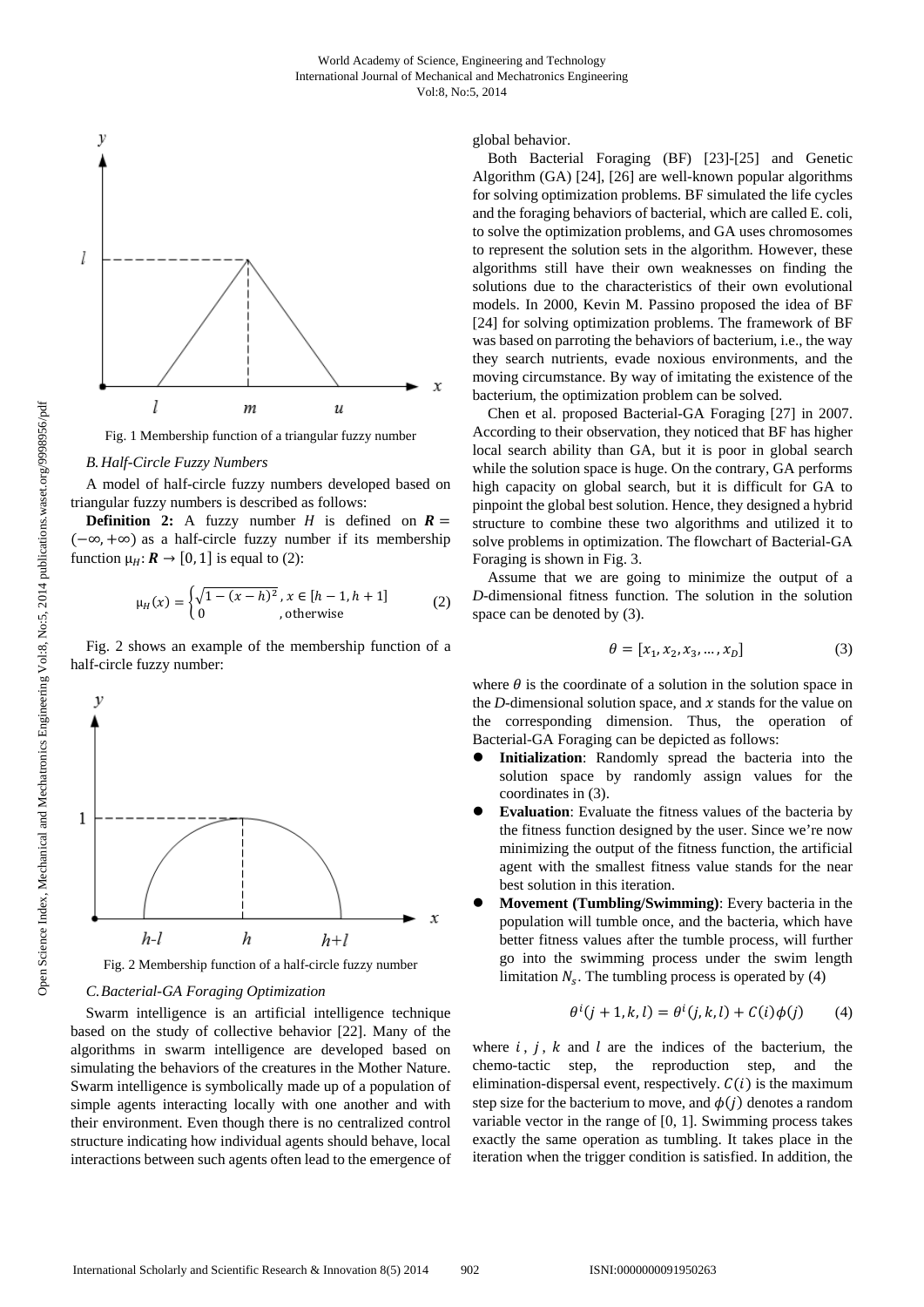maximum repeat of swimming process is limited by  $N_s$ .



Fig. 3 The flowchart of Bacterial-GA Foraging

- **Selection**: According to the selection rate, part of the chromosomes will be eliminated, and the other part of them will be kept. There are lots of methods to select some chromosomes to keep. And the most popular ways are random selection, roulette wheel selection, and essential selection.
- **Crossover**: This step forces the chromosomes to exchange the information they carried to the others via switching the information on parts of the dimensions. The popular crossover methods are one-site crossover, and two-site

crossover.

- Mutation: According to the mutation rate, several chromosomes will be selected from the population, and then randomly change the value of parts of the dimensions. This will give the population a larger chance to generate new species. For optimization, it is a chance to get an abrupt evolution.
- **Reproduction**: In the process of reproduction, the whole population will only keep half of the bacteria, which perform better healthy values, and directly reproduce them to replace the bacteria with worse healthy values.
- **Elimination**: When the reproduction times exceed the limit which user defined, the elimination-dispersal even takes part in the process. This process eliminates the bacteria with probability, if a bacterium is eliminated, a bacterium, which fits in with the initial conditions, is generated to replace the eliminated one.

# III. OUR PROPOSED METHOD

To employ swarm intelligence methods solving problems of optimization, a fitness function is required at the first beginning. The fitness function is the mathematic representation of the evaluation condition for the target problem. In our design, we're going to use Bacterial-GA Foraging to find a common *P* matrix, which satisfies the condition listed in (5):

$$
(A_i - B_i K_l)^T P + P(A_i - B_i K_l) < 0 \tag{5}
$$

where  $P = P^T > 0$  and  $i, l = 1, 2, \dots, D$ .

According to Hsiao et al.'s report [14], the equilibrium point of a closed-loop fuzzy system is asymptotically stable in the large, if there exists a common positive definite matrix *P*, which satisfies (5).

The objective of our proposed method is to choose the proper common matrix *P* for the half-circle membership functions which satisfy (5). An example is given as follows: Consider a nonlinear system described by (6) [13]:

$$
\begin{cases}\nx_{11}(t) = -29x_{11}(t) + x_{21}(t) - 0.5x_{21}^2(t) \\
x_{21}(t) = 3x_{11}(t) - 12x_{21}(t) - 0.5x_{21}^2(t) + u(t)\n\end{cases} (6)
$$

- **Step 1.**We establish a T-S fuzzy model for the above system and the nonlinear system (6) can be approximated by the following fuzzy models:
	- Rule 1: IF  $x_1(t)$  is  $M_{11}$ , THEN  $x(t) = A_1 x_1(t) + B_1 u_1(t)$ ; Rule 2: IF  $x_1(t)$  is  $M_{21}$ , THEN  $x(t) = A_2 x_1(t) + B_2 u_1(t)$ ;

where  $x_1(t) = [x_{11}(t) x_{21}(t)]^T$ ,  $A_1 = \begin{bmatrix} -29 & 1 \\ 3 & -12 \end{bmatrix}$ ,  $A_2 =$  $\begin{bmatrix} -29 & 0.5 \\ 3 & -12.5 \end{bmatrix}$ ,  $B_1 = \begin{bmatrix} 0 \\ 1 \end{bmatrix}$  $\begin{bmatrix} 0 \\ 1 \end{bmatrix}$ ,  $B_2 = \begin{bmatrix} 0 \\ 1 \end{bmatrix}$  $\begin{bmatrix} 0 \\ 1 \end{bmatrix}$ . The half-circle membership functions for Rule 1 and 2 are plotted in Fig. 4.